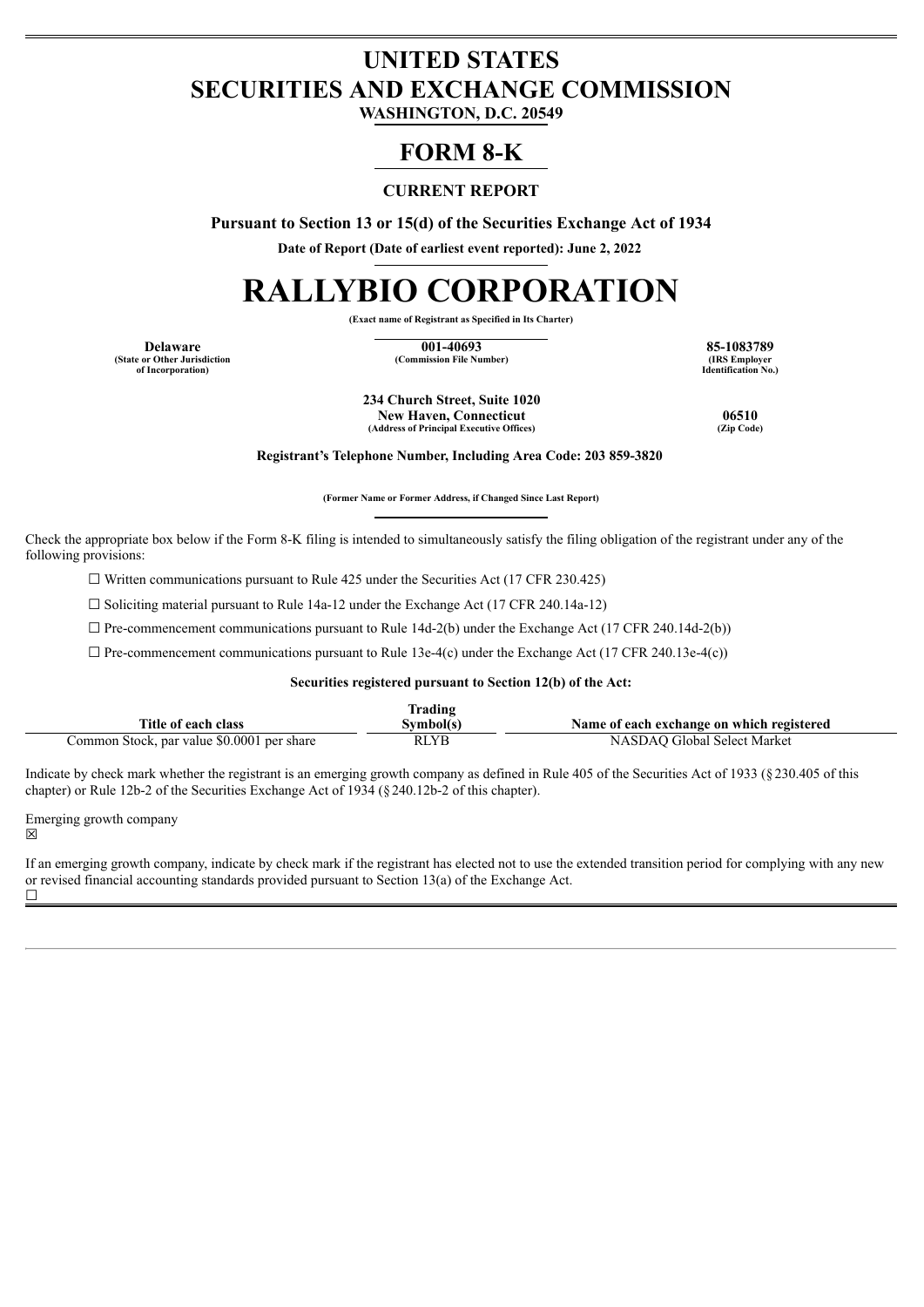#### Item 5.02. Departure of Directors or Certain Officers; Election of Directors; Appointment of Certain Officers; Compensatory Arrangements of **Certain Officers.**

On June 2, 2022, Rallybio Corporation (Rallybio) announced that Jeffrey M. Fryer will retire as Rallybio's Chief Financial Officer (CFO). Mr. Fryer is a co-founder of Rallybio, and helped create and build Rallybio's operations from its inception to a clinical stage publicly-traded biotechnology company advancing a rare disease pipeline portfolio. Mr. Fryer will continue to serve as Rallybio's CFO until a new CFO has been appointed, and he will retire from the company following a transition period to be determined. A search to identify Rallybio's next CFO has been initiated. Mr. Fryer and Rallybio expect to enter into a confidential release and separation agreement at the time of his date of departure from Rallybio.

#### **Item 9.01. Financial Statements and Exhibits.** (d) Exhibits

| $(u)$ Exilibits<br>Exhibit No. Description |                                                                             |
|--------------------------------------------|-----------------------------------------------------------------------------|
| <u>99.1</u>                                | <u>Press release issued by the Company on June 2, 2022</u>                  |
| 104                                        | Cover Page Interactive Data File (embedded within the Inline XBRL document) |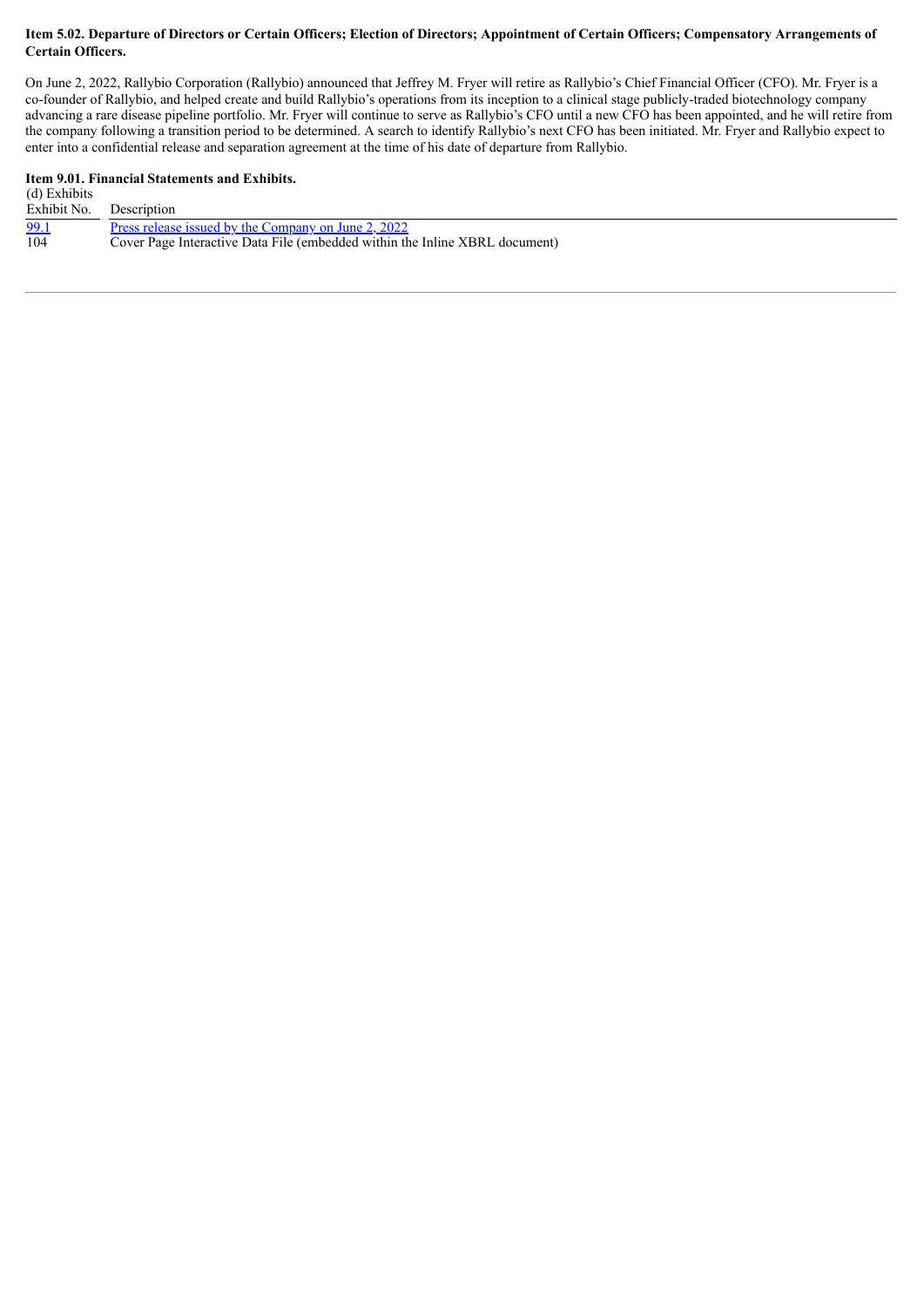#### **SIGNATURES**

Pursuant to the requirements of the Securities Exchange Act of 1934, the registrant has duly caused this report to be signed on its behalf by the undersigned thereunto duly authorized.

#### **RALLYBIO CORPORATION**

Date: June 2, 2022 By: /s/ Jeffrey M. Fryer Jeffrey M. Fryer, CPA Chief Financial Officer and Treasurer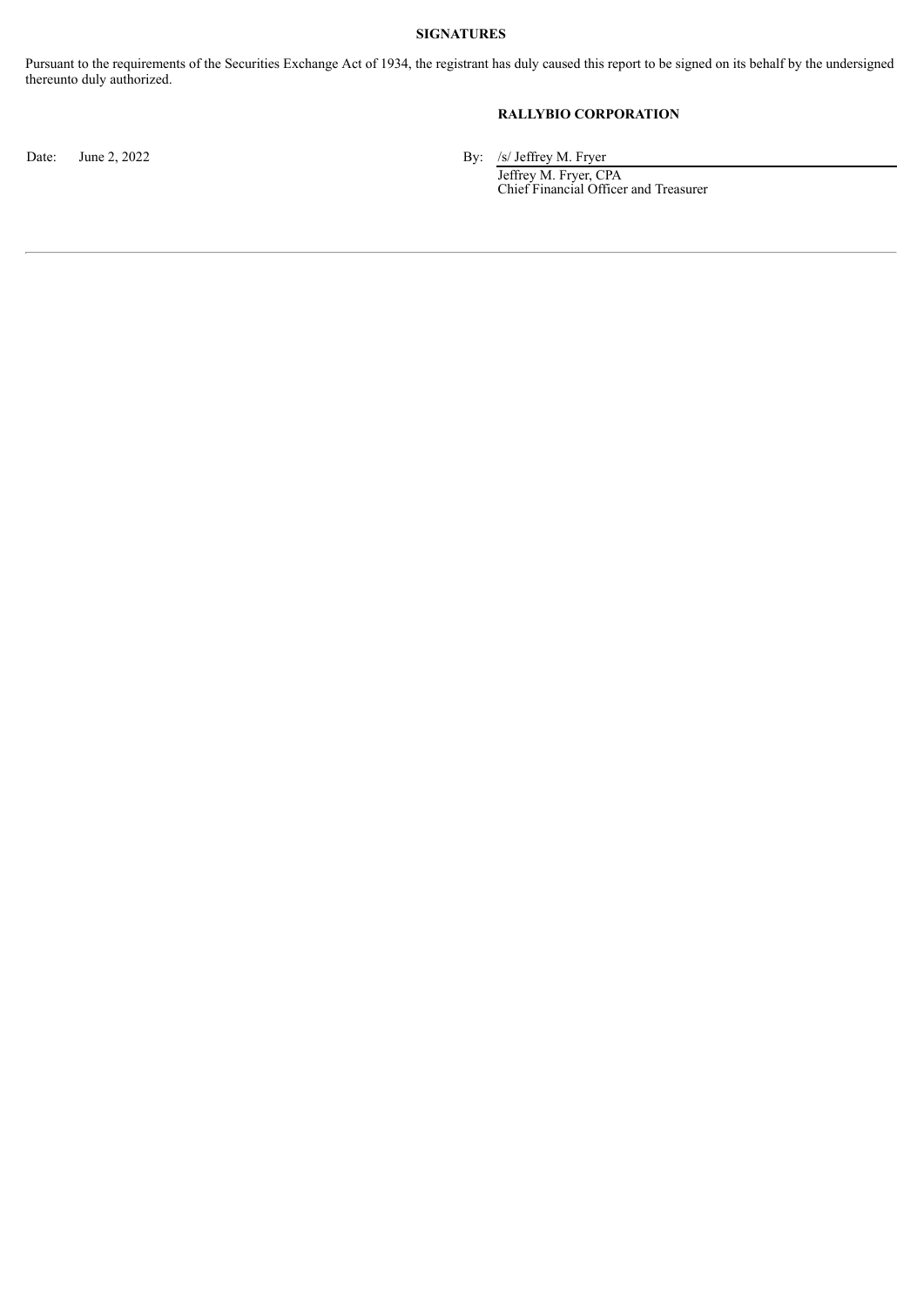# **Rallybio**

#### **Rallybio Announces Retirement of Jeffrey Fryer, CPA, Chief Financial Officer**

--Company initiates an external search for its next Chief Financial Officer--

<span id="page-3-0"></span>NEW HAVEN, Conn., June 2, 2022 – Rallybio Corporation (Nasdaq: RLYB), a clinical-stage biotechnology company committed to identifying and accelerating the development of life-transforming therapies for patients with severe and rare diseases, today announced that Jeffrey Fryer, CPA, will retire from his position as Chief Financial Officer (CFO). Mr. Fryer will continue to serve as Rallybio's CFO until a new CFO has been appointed and will retire from the Company following a transition period. Rallybio has initiated an external search to identify its next CFO.

"On behalf of the Board of Directors, co-founder Steve Uden, and the Rallybio team, I would like to thank Jeff for his dedication and contributions over the last four years in helping to create, build and transform Rallybio into a publicly traded company. He has been such a great friend, colleague and valued counselor to both Steve and me. We appreciate his leadership and partnership in executing our vision of a rare disease company as a co-founder of Rallybio, and wish him all the best." said Martin Mackay, Ph.D., Chief Executive Officer of Rallybio.

Mr. Fryer commented, "It has been an honor and privilege to work with my co-founders Martin and Steve, and it has been a highly rewarding experience working with Rallybio's devoted and talented team over the past four years. With a growing pipeline and our strong financial position, I believe that now is the right time for me to retire from the Company and to pursue a few other ambitions that I have. I am fully committed to ensuring a smooth transition and look forward to following the continued success of the Rallybio team."

#### **About Rallybio**

Rallybio is a clinical-stage biotechnology company committed to identifying and accelerating the development of life-transforming therapies for patients with severe and rare diseases. Since its launch in January 2018, Rallybio has built a portfolio of promising product candidates, which are now in development to address rare diseases in the areas of hematology, immuno-inflammation, maternal fetal health, and metabolic disorders. The Company's mission is being advanced by a team of highly experienced biopharma industry leaders with extensive research, development, and rare disease expertise. Rallybio is headquartered in New Haven, Connecticut, with an additional facility at the University of Connecticut's Technology Incubation Program in Farmington, Connecticut. For more information, please visit www.rallybio.com.

#### **Forward-Looking Statements**

This press release contains forward-looking statements that are based on our management's beliefs and assumptions and on currently available information. In some cases, forward-looking statements can be identified by terms such as "may," "will," "should," "expect," "plan," "anticipate," "could," "intend," "target," "project," "contemplate," "believe," "estimate," "predict," "potential" or "continue" or the negative of these terms or other similar expressions, although not all forward-looking statements contain these words. Forward-looking statements in this press release include, but are not limited to, statements concerning the timing of appointing a new Chief Financial Officer, and the length of an executive transition period. The forward-looking statements in this press release are only predictions and are based largely on management's current expectations and projections about future events and financial trends that management believes may affect Rallybio's business, financial condition and results of operations. These forward-looking statements speak only as of the date of this press release and are subject to a number of known and unknown risks, uncertainties and assumptions, including, but not limited to, our ability to successfully initiate and conduct our planned clinical trials, including the FNAIT natural history study, and the Phase 1 and 1b clinical trials for RLYB212 and the Phase 1 study for RLYB116, and complete such clinical trials and obtain results on our expected timelines, or at all, whether our cash resources will be